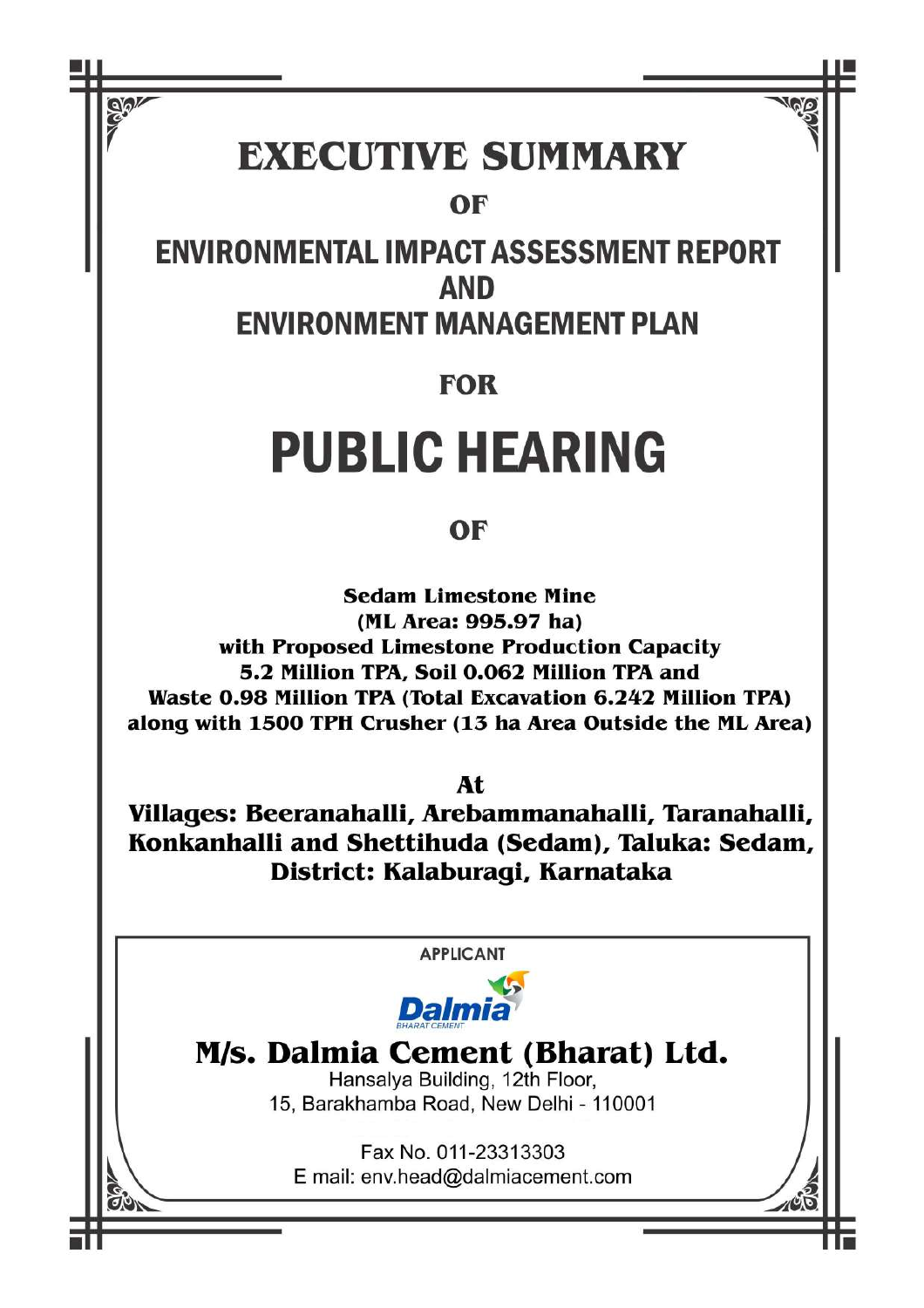**INDEX**

| POINT NO. | <b>TOPIC</b>                                                 | PAGE NO.       |
|-----------|--------------------------------------------------------------|----------------|
| 1.0       | PROJECT DESCRIPTION                                          | $\mathbf{1}$   |
| 1.1       | INTRODUCTION OF PROJECT PROPONENT                            | $\mathbf{1}$   |
| 1.2       | <b>TYPE OF PROJECT</b>                                       | $\mathbf{1}$   |
| 1.3       | BREIF DESCRIPTION OF THE PROJECT                             | $\mathbf{1}$   |
| 1.4       | <b>LOCATION MAP</b>                                          | 3              |
| 1.5       | <b>MINE DESCRIPTION</b>                                      | 4              |
| 1.5.1     | MINING LEASE STATUS                                          | $\overline{4}$ |
| 1.5.2     | MINING DETAILS                                               | 4              |
| 1.5.3     | <b>METHOD OF MINING</b>                                      | $\overline{4}$ |
| 1.5.4     | YEAR WISE PRODUCTION & EXCAVATION DETAILS                    | 5              |
| 2.0       | DESCRIPTION OF THE ENVIRONMENT                               | 5              |
| 2.1       | WIND PATTERN OF THE AREA                                     | 5              |
| 2.2       | MICRO-METEOROLOGY OF THE AREA                                | 5              |
| 2.3       | PRESENTATION OF RESULTS (AIR, NOISE, WATER AND SOIL)         | 5              |
| 2.4       | <b>BIOLOGICAL ENVIRONMENT</b>                                | 6              |
| 2.5       | SOCIO-ECONOMIC ENVIRONMENT                                   | $\overline{7}$ |
| 3.0       | ANTICIPATED ENVIRONMENTAL IMPACTS AND MITIGATION MEASURES    | $\overline{7}$ |
| 3.1       | <b>IMPACT ON AIR ENVIRONMENT</b>                             | $\overline{7}$ |
| 3.2       | MITIGATION MEASURES AND SUGGESTED EMP                        | 8              |
| 3.3       | IMPACT ON WATER ENVIRONMENT AND MITIGATION MEASURES WITH     | 8              |
|           | <b>EMP</b>                                                   |                |
| 3.4       | IMPACT OF NOISE & VIBRATION AND MITIGATION MEASURES WITH EMP | 9              |
| 3.5       | IMPACT ON LAND ENVIRONMENT AND MITIGATION MEASURES WITH EMP  | 9              |
| 3.6       | POST MINING LAND USE PATTERN                                 | 10             |
| 3.7       | WASTE MANAGEMENT AND MITIGATION MEASURES WITH EMP            | 11             |
| 3.8       | <b>GREEN BELT DEVELOPMENT &amp; PLANTATION</b>               | 11             |
| 4.0       | POST PROJECT ENVIRONMENTAL MONIOTIRNG PROGRAMME              | 11             |
| 5.0       | <b>ADDITIONAL STUDIES</b>                                    | 12             |
| 6.0       | PROJECT BENEFITS                                             | 12             |
| 7.0       | ENVIRONMENT MANAGEMENT PLAN                                  | 12             |
| 8.0       | CONCLUSION                                                   | 12             |

\*\*\*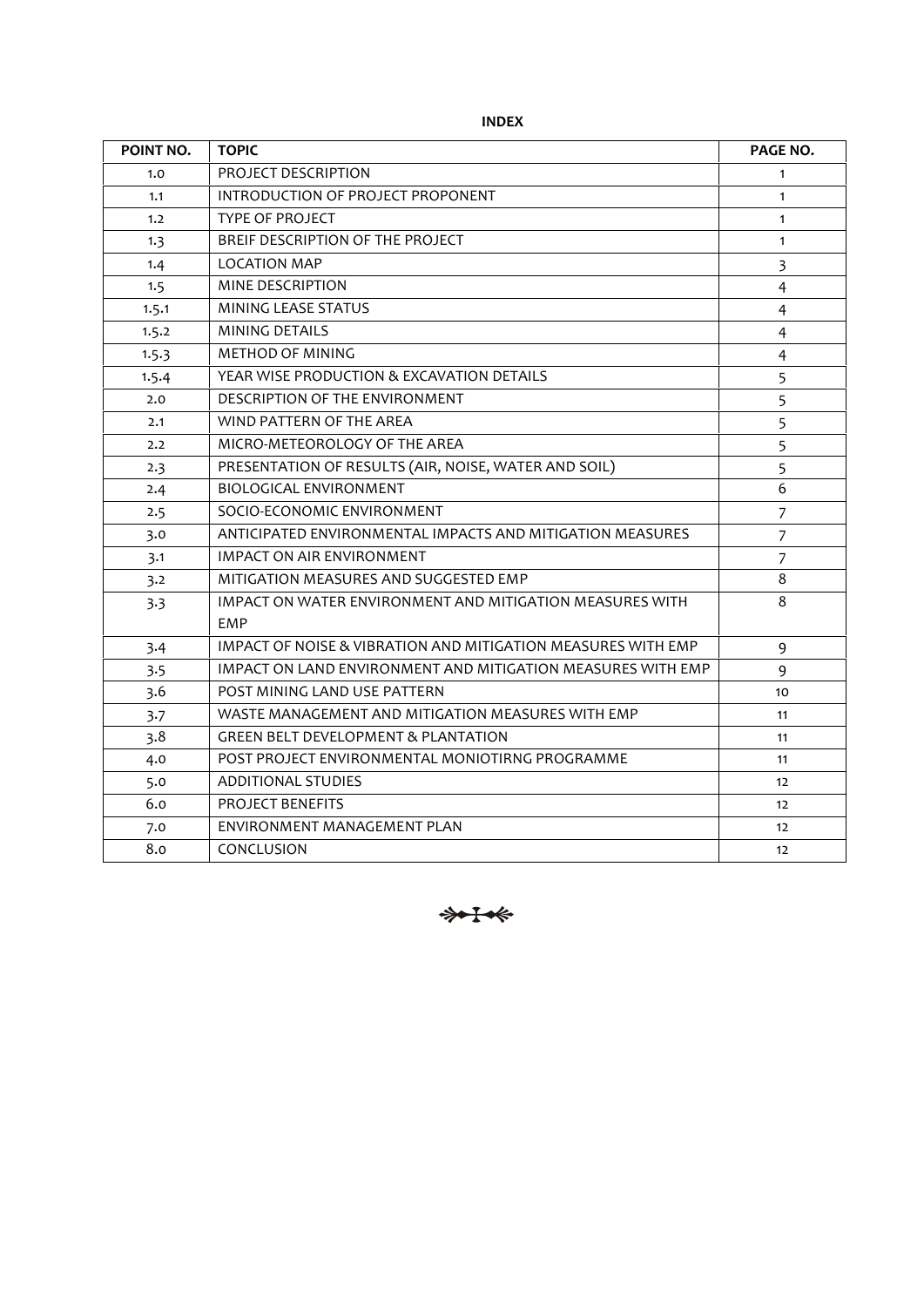#### **EXECUTIVE SUMMARY**

#### **1.0 PROJECT DESCRIPTION**

#### **1.1 INTRODUCTION OF PROJECT PROPONENT**

Dalmia Cement Group is one of the leading cement producers of India. It was founded in 1935 by Shri Jaidayal Dalmia. First Cement Plant of DCBL was established in 1939 at Dalmiapuram, Tamil Nadu, thus enjoying a heritage of over 81 Years of expertise and experience.

DCBL currently has cement plants in Tamil Nadu (Dalmiapuram & Ariyalur), Andhra Pradesh (Kadapa), Meghalaya (Thangskai) Karnataka (Belgaum), Jharkhand (Bokaro), Assam (Umrangso & Lanka), Odisha (Rajgangpur & Kapilas), Bihar (Kalyanpur) and West Bengal (Medinipur). DCBL now controls a cement capacity of about 27 Million Tonnes & has a strong presence in Southern, Eastern & North East Regions of the Country.

#### **1.2 TYPE OF PROJECT**

DCBL has proposed Sedam Limestone Mine (ML Area: 995.97 ha) with Limestone Production Capacity 5.2 Million TPA, Soil: 0.062 Million TPA and Waste (OB/IB/SB):0.98 Million TPA; (Total Excavation: 6.242 Million TPA) along with 1500 TPH crusher (13 ha area outside the ML area) at Villages: Beeranahalli, Arebammanahalli, Taranahalli, Konkanhalli and Shettihuda (Sedam), Taluka: Sedam, District: Kalaburagi, Karnataka.

Conventional Opencast mechanized mining method will be adopted which includes drilling, blasting, loading, crushing and transportation to proposed interlinked cement plant.

As per EIA Notification dated 14<sup>th</sup> September, 2006 as amended from time to time, the project falls under Category "A", Project or Activity 1 (a) – 3 for "Mining of Mineral". ToR for the project has been granted by MoEF&CC, New Delhi vide letter no. J-11015/26/2020-IA.II (M) dated  $9<sup>th</sup>$ July 2020.

The proposed mine will be a captive mine and limestone excavated shall be transported to the proposed Greenfield cement plant.

#### **1.3 Brief Description of the Project**

| S. No. | <b>Particulars</b>                                      | <b>Details</b>                                                  |
|--------|---------------------------------------------------------|-----------------------------------------------------------------|
| А.     | Nature of project<br>Opencast Mechanized Limestone Mine |                                                                 |
| В.     | Size of project                                         |                                                                 |
| 1.     | Area                                                    | Total mining lease area is 995.97ha.Out of which, 11.15 ha is   |
|        |                                                         | Govt. land and 984.82 ha is Pvt. Land. Additionally, 13 ha Pvt. |
|        |                                                         | Land is earmarked for crusher & other infrastructure outside    |
|        |                                                         | the ML Area                                                     |
|        | Proposed Production Capacity                            | Limestone: 5.2 Million TPA, Top Soil: 0.062 Million TPA, Waste: |
| 2.     |                                                         | 0.98 Million TPA (Total Excavation: 6.242 Million TPA) along    |
|        |                                                         | with 1500 TPH Crusher                                           |
|        | <b>Project Location</b>                                 |                                                                 |

**Table – 1 Brief Description of the Project**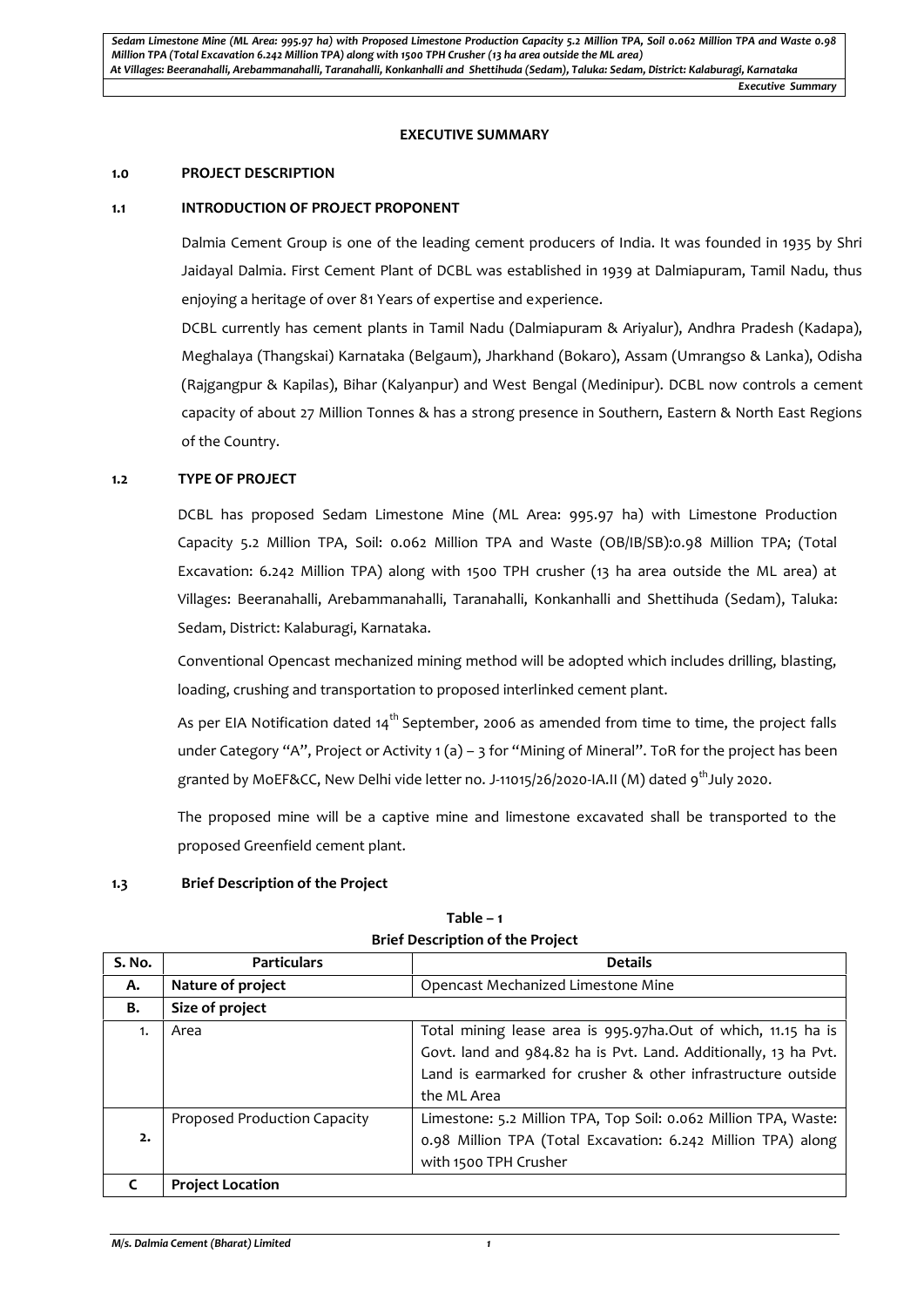*Sedam Limestone Mine (ML Area: 995.97 ha) with Proposed Limestone Production Capacity 5.2 Million TPA, Soil 0.062 Million TPA and Waste 0.98 Million TPA (Total Excavation 6.242 Million TPA) along with 1500 TPH Crusher (13 ha area outside the ML area) At Villages: Beeranahalli, Arebammanahalli, Taranahalli, Konkanhalli and Shettihuda (Sedam), Taluka: Sedam, District: Kalaburagi, Karnataka*

*Executive Summary*

| $\overline{3}$ .        | Villages                              | Beeranahalli, Arebammanahalli, Taranahalli, Konkanhalli and                                   |
|-------------------------|---------------------------------------|-----------------------------------------------------------------------------------------------|
|                         |                                       | Shettihuda (Sedam)                                                                            |
|                         | Taluka                                | Sedam                                                                                         |
| 4.                      |                                       |                                                                                               |
|                         | District                              | Kalaburagi                                                                                    |
| 5.                      |                                       |                                                                                               |
|                         | State                                 | Karnataka                                                                                     |
| 6.                      |                                       |                                                                                               |
|                         | Coordinates                           | Latitude: 17°11'03.2" N to 17°12'55.0" N                                                      |
| 7.                      |                                       | Longitude: 77°12'14.2" E to 77°15'55.8" E                                                     |
|                         | Toposheet No.                         | Project Area: E43R4                                                                           |
| 8.                      |                                       | Study Area: E43R3, E43R4, E43R7 & E43R8                                                       |
| D                       |                                       | Environmental Setting Details (with approx. aerial distance & direction from the mining lease |
|                         | boundary)                             |                                                                                               |
|                         | Highway                               | SH-10 (~0.2 km in SE direction)<br>➤                                                          |
| 1.                      |                                       | SH-15 (~2.0 km in ESE direction)<br>➤                                                         |
|                         |                                       | SH-126 (~8.5 km in W direction)<br>➤                                                          |
|                         |                                       | SH-122 (~7.6 km in ESE direction)<br>➤                                                        |
|                         | Railway Station                       | > Sedam Railway Station (~3.0 km in ESE direction)                                            |
| 2.                      |                                       | > Malkhaid Road Railway Station (~7.0 km SW direction)                                        |
|                         |                                       | > Kurgunta Railway Station (~9.5 km ESE direction)                                            |
| $\overline{\mathbf{3}}$ | Nearest Airport                       | Rajiv Gandhi Hyderabad International Airport (~124 km in East                                 |
|                         |                                       | direction)                                                                                    |
| 4.                      | National Park, Wild Life Sanctuaries, | No National Park, Wildlife Sanctuaries, Biosphere Reserves,                                   |
|                         | Biosphere<br>Wildlife<br>Reserves,    | Wildlife<br>corridors, Tiger/Elephant<br>Reserves<br>etc.<br>and                              |
|                         | corridors, Tiger/Elephant Reserves    | Reserve/Protected Forest are within 10km radius of mining                                     |
|                         | etc. and Reserve/Protected Forest     | lease boundary.                                                                               |
|                         | within 10 km radius study area        |                                                                                               |
|                         | Water Bodies within 10 km radius      | > Kagina River (~0.3 km in NW direction)                                                      |
| 5.                      | of the mine site                      | > Kamalavati Nadi (~1.0 km in NE direction)                                                   |
|                         |                                       | > Kona Halla (~1.5 km in NNW direction)                                                       |
|                         |                                       | $\triangleright$ Benithora River (~4.0 km in West direction)                                  |
|                         |                                       | > Sopkunta Nadi (~9.5 km in West direction)                                                   |
| 6.                      | Seismic Zone                          | Zone - II [as per IS 1893 (Part - I) : 2002]                                                  |
| E                       | <b>Cost Details</b>                   |                                                                                               |
| 1.                      | <b>Total Estimated Project Cost</b>   | Rs. 185 crores/-                                                                              |
|                         | Cost of EMP                           | Capital Cost: Rs. 10.64 Crores/- (Including Rs. 7.94 crore for                                |
| 2.                      |                                       | Greenbelt/Plantation)                                                                         |
|                         |                                       | Recurring Cost: Rs. 19.2 Lakh / Annum                                                         |

*Source: Site Visit & Pre-feasibility Report*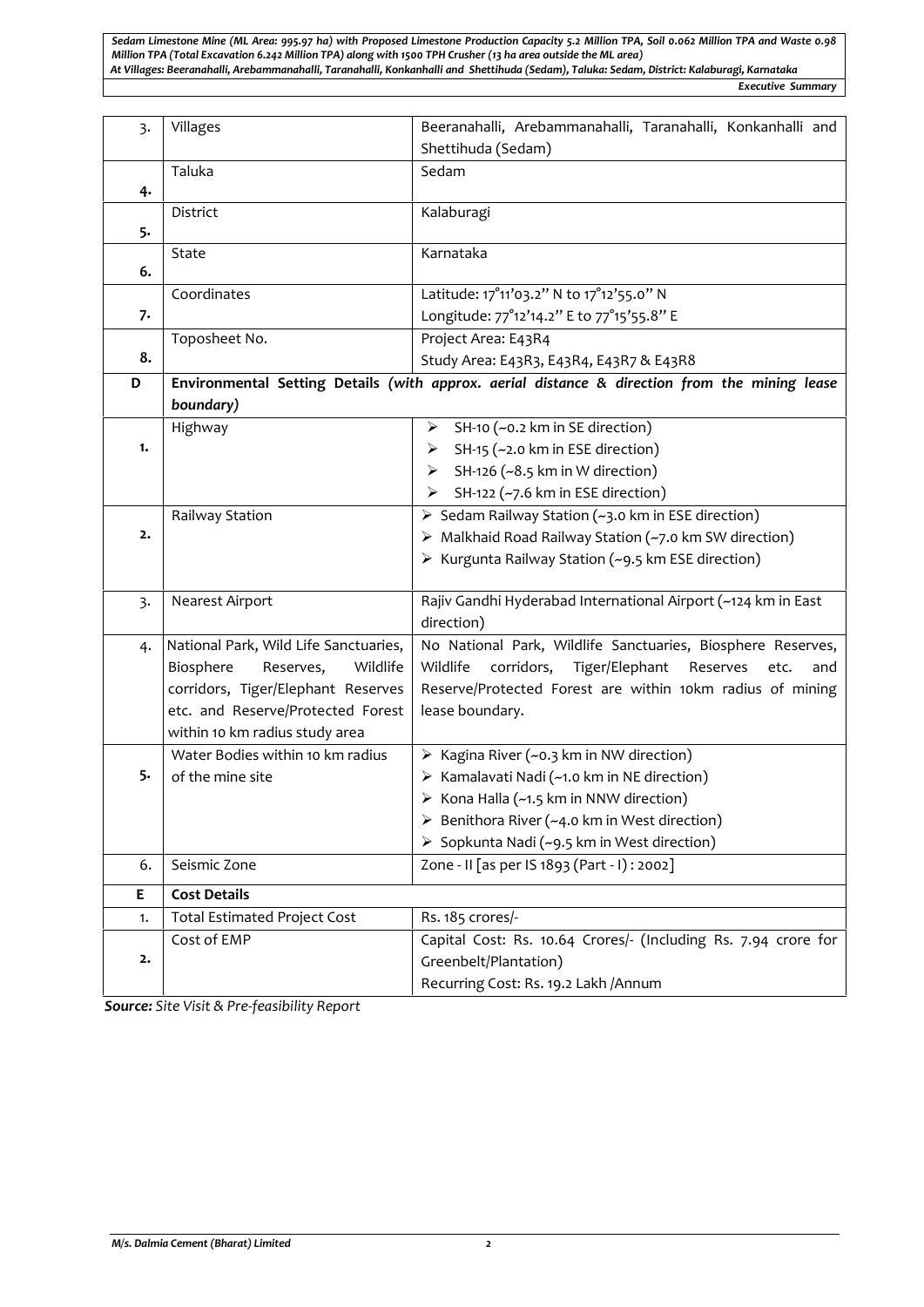*Sedam Limestone Mine (ML Area: 995.97 ha) with Proposed Limestone Production Capacity 5.2 Million TPA, Soil 0.062 Million TPA and Waste 0.98 Million TPA (Total Excavation 6.242 Million TPA) along with 1500 TPH Crusher (13 ha area outside the ML area) At Villages: Beeranahalli, Arebammanahalli, Taranahalli, Konkanhalli and Shettihuda (Sedam), Taluka: Sedam, District: Kalaburagi, Karnataka*

*Executive Summary*

#### **1.4 LOCATION MAP**



**Figure 1: Location map (Showing general as well as specific location of the ML area**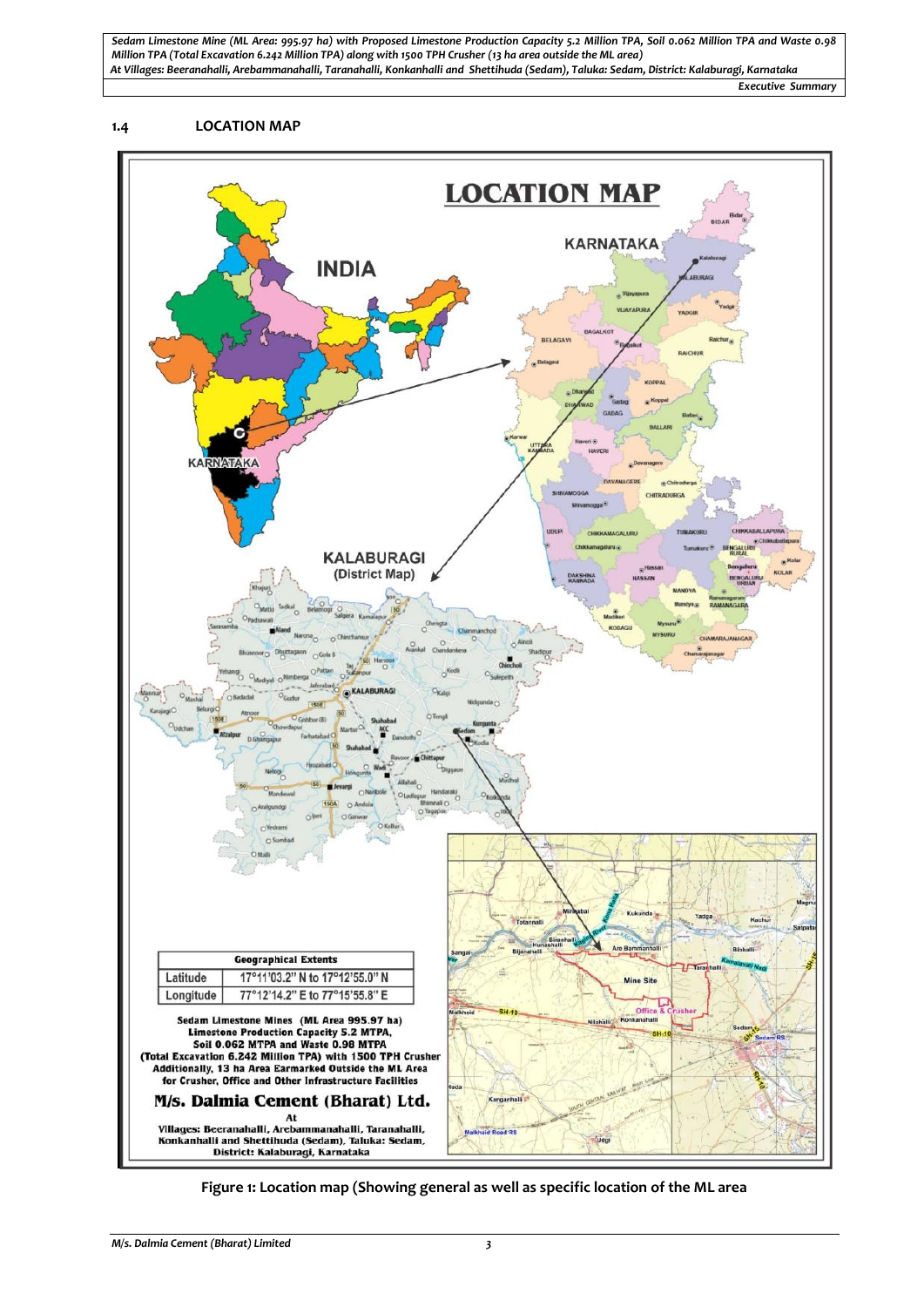## **1.5 MINE DESCRIPTION**

## **1.5.1 Mining Lease Status**

- $\triangleright$  DCBL has carried out prospecting over an area of 1221.88 ha and applied for Mining Lease for an area admeasuring 995.97 ha. Subsequently, Govt. of Karnataka has granted mining lease vide Govt. order no. CI 98 CMC 2018, Bengaluru, dated 16.07.2019 over an area of 995.97 ha in favor of DCBL.
- $\triangleright$  Mining Plan with Progressive Mine Closure Plan has been approved by IBM vide letter no 279/1107/2019/BNG/144, dated 23.01.2020.

## **1.5.2 Mining Details**

|        | www.ccan                                             |                                                                                                |  |  |  |
|--------|------------------------------------------------------|------------------------------------------------------------------------------------------------|--|--|--|
| S. No. | <b>Particulars</b>                                   | <b>Details</b>                                                                                 |  |  |  |
| 1.     | Method of mining                                     | <b>Opencast Mechanized Mining</b>                                                              |  |  |  |
| 2.     | <b>Total Geological Reserves</b>                     | 315.67 Million tonnes                                                                          |  |  |  |
| 3.     | Total Mineable reserves                              | 145.53 Million tonnes                                                                          |  |  |  |
| 4.     | Proposed Life of the Mine                            | 32 years (The life of the Mine may increase<br>after detailed exploration of the balance area) |  |  |  |
| 5.     | Validity of lease                                    | 50 years                                                                                       |  |  |  |
| 6.     | Bench Height                                         | 9 m                                                                                            |  |  |  |
| 7.     | Working Bench Width:                                 | 14 m (Average)                                                                                 |  |  |  |
| 8.     | Ultimate Pit Slope                                   | $33^\circ$                                                                                     |  |  |  |
| 9.     | Elevation Range                                      | 401 to 424 m AMSL                                                                              |  |  |  |
| 10.    | Working day                                          | 300                                                                                            |  |  |  |
| 11.    | Number of shifts per day                             | 2 shifts                                                                                       |  |  |  |
| 12.    | Soil, OB and waste generation at<br>conceptual stage | Top Soil/ Sub Soil- 0.513 Million tonnes<br>waste (OB/IB/SB) 9.92 million tones                |  |  |  |

#### **Table – 2 Mining Details**

*Source: Approved Mining Plan & Progressive Mine Closure Plan*

# **1.5.3 METHOD OF MINING**

Mining operations will be carried out by mechanized opencast method. It includes drilling, blasting, loading, Crushing and transportation to end use plant. Drilling will be carried out by crawler mounted DTH/Top hammer Drill machine. Conventional blasting will be done using SME/ ANFOalong withNONEL (Non- Electrical Initiation system). Hydraulic rock breaker will be used for breaking oversized boulders in place of secondary blasting. Loading will be done by Hydraulic Excavators and transport of mineral will be done by dumper to crusher (1500 TPH), which is proposed outside the lease area adjoining the Southern boundary. Crushed limestone will be transported to proposed interlinked cement plant via covered conveyor belt Crossing the SH no. 10 (Sarassamba-Ribbonpalli) at village Sedam (Shettihuda) with prior permission from the Competent Authorities. Limestone will be used for cement manufacturing and low grade limestone may be used in CPP to control emission of Sulphur di-oxide.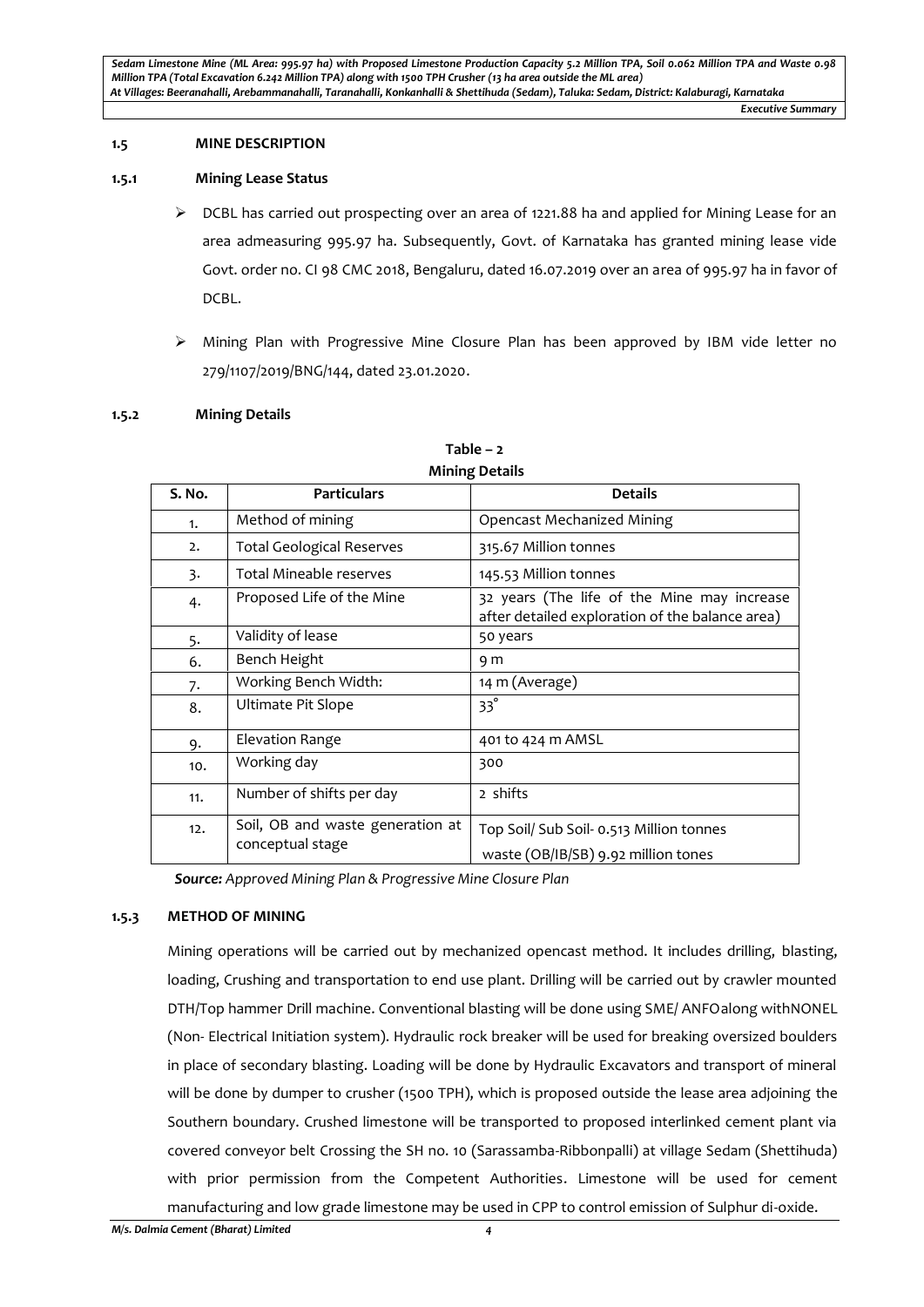*Sedam Limestone Mine (ML Area: 995.97 ha) with Proposed Limestone Production Capacity 5.2 Million TPA, Soil 0.062 Million TPA and Waste 0.98 Million TPA (Total Excavation 6.242 Million TPA) along with 1500 TPH Crusher (13 ha area outside the ML area) At Villages: Beeranahalli, Arebammanahalli, Taranahalli, Konkanhalli & Shettihuda (Sedam), Taluka: Sedam, District: Kalaburagi, Karnataka*

*Executive Summary*

# **1.5.4 YEAR WISE PRODUCTION & EXCAVATION DETAILS**

Year-wise production for first five years has been given in below table no 3:

| <u>rear-wise Proposed Excavation Details (in Tonne )</u> |                              |                |          |           |                |                                                                                         |                  |
|----------------------------------------------------------|------------------------------|----------------|----------|-----------|----------------|-----------------------------------------------------------------------------------------|------------------|
| Year                                                     | Total                        | <b>Topsoil</b> | Waste    | Limestone | <b>Mineral</b> | <b>Total Top</b>                                                                        | <b>ROM/Waste</b> |
|                                                          | tentative                    |                | (OB)     |           | Reject         | Soil/OB                                                                                 | Ratio            |
|                                                          | <b>Excavation</b>            |                |          |           |                |                                                                                         |                  |
| 1 <sup>st</sup> Year                                     |                              |                |          |           |                | No production is proposed during the first year Land agreement/Purchase + Exploration + |                  |
|                                                          | obtaining various clearances |                |          |           |                |                                                                                         |                  |
| 2 <sup>nd</sup> Year                                     | 579,063                      | 19,912         | 58,842   | 5,00,310  | Nil            | 78,753                                                                                  | 1:0.16           |
| 3 <sup>rd</sup> Year                                     | 1,200,304                    | 40,417         | 1,59,163 | 10,00,724 | Nil            | 1,99,580                                                                                | 1:0.20           |
| 4 <sup>th</sup> Year                                     | 2,365,813                    | 61,369         | 3,04,261 | 20,00,183 | Nil            | 3,65,630                                                                                | 1:0.18           |
| 5 <sup>th</sup> Year                                     | 4,154,012                    | 23,462         | 1,34,177 | 39,96,373 | Nil            | 1,57,639                                                                                | 1:0.04           |
| Peak                                                     | 62,42,000                    | 62,00,0        | 98,00,00 | 52,00,000 | Nil            | 10,42,000                                                                               | 1:0.20           |
| Production                                               |                              |                |          |           |                |                                                                                         |                  |

## **Table – 3 Year-wise Proposed Excavation Details (in Tonne )**

*Note: Tonnage conversion factor 2.5 T/CuM is considered for Limestone, and 1.8T/CuM is considered for topsoil and overburden*

*Source: Approved Mining Plan & Pre-feasibility Report*

## **2.0 DESCRIPTION OF THE ENVIRONMENT**

#### **2.1 Wind Pattern of the area**

The nearest IMD station from the plant site is Kalaburagi located at approx. 45.0 km in North-West direction. The Pre-dominant wind direction in the area during the winter season is from East. Thus, the site selection for assessing the ambient air quality within the 10 km radius from the mine & plant site is done in the upwind and downwind of the pre-dominant wind direction.

#### 2.2 **Micro-Meteorology of the area**

Meteorological station was set-up at plant site to record surface meteorological parameter during Winter Season *(December 2019 to February 2020).* Summary of the micro-meteorology condition near to the site is given in Table – 4:

# **Table - 4 Micro-Meteorology at Site Study Period: Winter Season (December 2019 to February 2020)**

| Month      | Temperature (°C) | <b>Relative Humidity (%)</b> | Wind Speed (m / sec) |
|------------|------------------|------------------------------|----------------------|
| Dec., 2019 | $12.2 - 30.8$    | $56.0 - 76.0$                | $0.1 - 8.3$          |
| Jan., 2020 | $11.0 - 34.0$    | $37.0 - 57.9$                | $0.1 - 5.1$          |
| Feb., 2020 | $12.0 - 34.4$    | $26.0 - 56.4$                | $0.2 - 5.0$          |

*Source: Meteorological Station at Site*

**2.3 PRESENTATION OF RESULTS (AIR, NOISE, WATER AND SOIL)**

Composite monitoring for Air, Noise, Water (Ground & Surface) and Soil has been carried out within the 10 km study area from the proposed Plant site and Captive Sedam Limestone mine site. The summary of the baseline Study is given below table no. 5: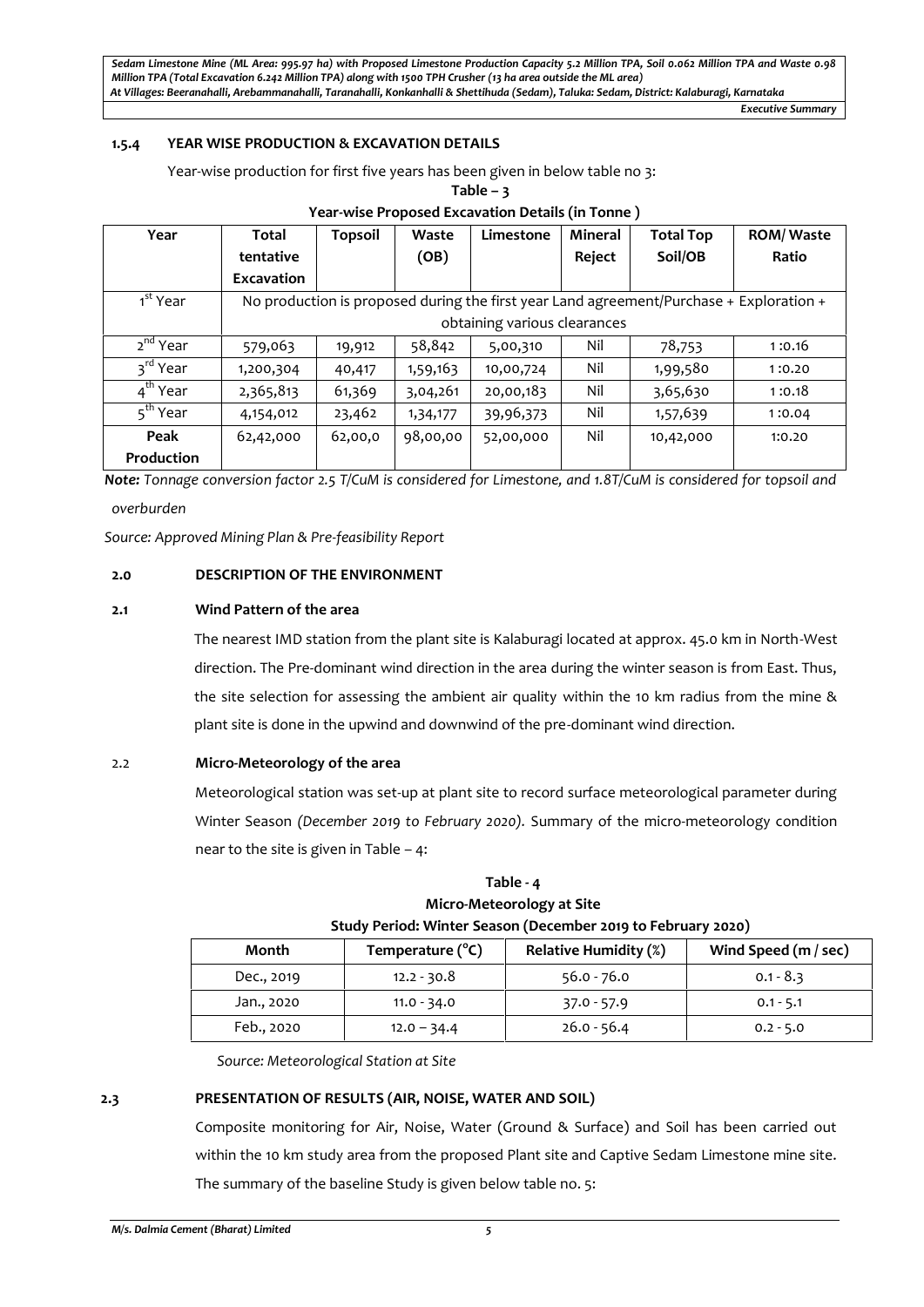*Sedam Limestone Mine (ML Area: 995.97 ha) with Proposed Limestone Production Capacity 5.2 Million TPA, Soil 0.062 Million TPA and Waste 0.98 Million TPA (Total Excavation 6.242 Million TPA) along with 1500 TPH Crusher (13 ha area outside the ML area) At Villages: Beeranahalli, Arebammanahalli, Taranahalli, Konkanhalli & Shettihuda (Sedam), Taluka: Sedam, District: Kalaburagi, Karnataka Executive Summary*

**Parameters Number of locations Description Standards** Ambient Air Quality Monitoring 12 Locations PM10 – 54.9 to 89.3 $\mu$ g/m<sup>3</sup> 100  $\mu$ g/m<sup>3</sup> 100  $\mu$ g/m<sup>3</sup> (24 hours) PM2.5 - 26.8 to 48.2µg/m<sup>3</sup> example the set of the set of the set of the set of the set of the set of the set of the set of the set of the set of the set of the set of the set of the set of the set of the set of the set o SO2 - 5.8 to 17.5  $\mu$ g/m<sup>3</sup> 80  $\mu$ g/m<sup>3</sup> (24 hours) NO<sub>2</sub> - 8.5 to 29.9  $\mu$ g/m<sup>3</sup> 80  $\mu$ g/m<sup>3</sup> (24 hours)  $CO - BDL$  to 0.96  $\mu$ g/m<sup>3</sup> 4 mg/m<sup>3</sup> Noise Level Monitoring 10 Locations  $\big|$  Noise Level During Day Time - 52.1 to 54.7 Leq dB (A)  $\big|$  75 Leq dB (A) Noise Level During Night Time – 40.8 to 44.0 Leq dB  $(A)$  | 70 Leq dB  $(A)$ Surface Water 2 Locations (Kagina River & Kamalavati Nadi) pH - 7.43 to 7.49 Total Hardness – 109.45 to 113.65mg/l - Alkalinity - 95.87 to 106.87 mg/l -  $TDS - 198$  mg/l to 212 mg/l  $\sim$ Ground Water | 9 locations **Sampling** pH – 7.62 to 7.87 6.5 to 8.5 Total Hardness – 194.97 to 382.78 mg/l 600 mg/l Alkalinity - 244.77 to 300.44 mg/l 600 mg/l 600 mg/l TDS – 371 to 694 mg/l 2000 mg/l Soil Sampling  $\vert$  9 Locations Soil nature – neutral to moderately alkaline pH – 7.24 to 7.96 Organic Matter - 0.99% to 1.24% Nitrogen - 198.65 to 287.65 kg/ha Phosphorous - 23.68 to 54.23 kg/ha Potassium - 398.65 to 246.87 kg/ha Sodium - 50.83 to 71.50 mg/kg -

**Table – 5 Summary of Air, Noise, Water and Soil Parameters**

# **2.4 BIOLOGICAL ENVIRONMENT**

# *Flora Diversity:*

The common floral species found in the study area are: *Azadirachta indica* (Neem), *Dalbergia sissoo* (Shisham), *Delonix regia* (Gulmohar), *Mangifera indica* (Mango), *Annona squamosa (*Sitaphal*), Butea monosperma (Palas), Polyalthia longifolia* (Ashok), *Prosopis juliflora* (Vilayati babool), *Dendrocalamus strictus* (Bamboo) etc.

# *Fauna Diversity:*

The common faunal species found in the study are: *Boselaphus tragocamelus* (Nilgai), *Rattus rattus* (House Rat), *Semnopithecus entellus* (Common Langur), *Ptyas mucosa* (Indian Rat Snake), *Bufo melanostictus* (Common Indian Toad), *Vanessa cardui (*Painted lady), *Acridotheres tristis (*Common myna), *Bubulcus ibis (*Cattle Egret) etc.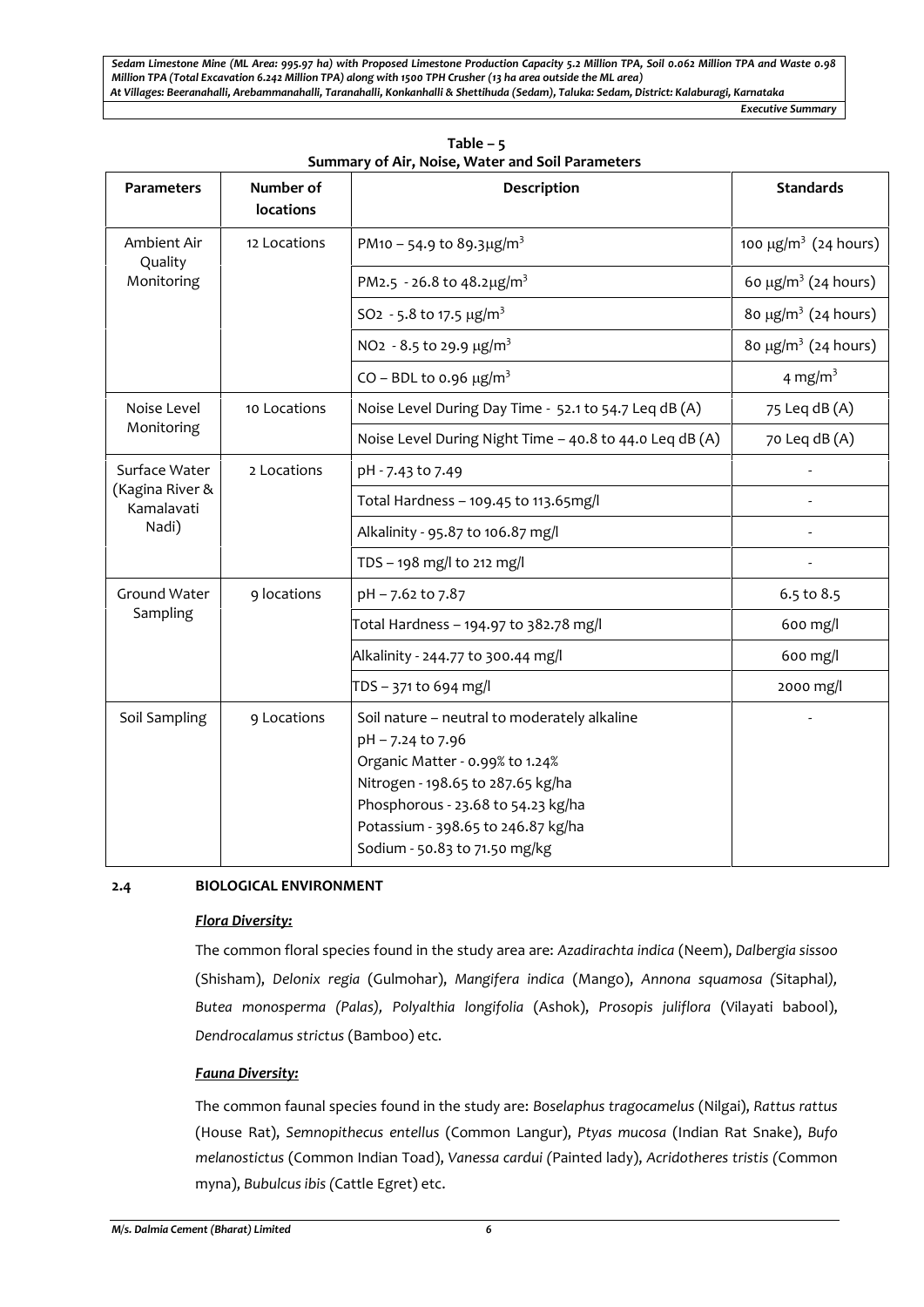#### **2.5 Socio-Economic Environment**

The 10 km radius study area from plant and mine site, comprises of District Kalaburagi, Taluka Sedam, Chincholi and Chittapur. Total no. of villages observed within the 10 km radius from the project area are 46.

As per 2011 Census, the population recorded is 74,162 (for 10 km radius buffer zone). Total no. of household is 3137, 4925 and 6109 respectively in primary, secondary and outer zone. Sex ratio is 1034, 1011 and 1013 (females per 1000 males) observed in primary, secondary and outer zone respectively. SC population distribution is 4688, 6221 and 10199 respectively in primary, secondary and outer zone. ST population distribution is 712, 85 and 397 respectively in primary, secondary and outer zone respectively. Average household size is 5 which is the standard family size in India. The literacy rate of the study area is 58.7% which is lower than the State and District Average i.e., 75.36% and 64.85%. The sex ratio of the study area is 1017.

# **3.0 ANTICIPATED ENVIRONMENTAL IMPACTS AND MITIGATION MEASURES**

# **3.1 Impact on Air Environment -**

The key air emissions from the mining activities (drilling, blasting, loading, haulage, crushing and transportation) are Particulate Matter, Oxides of Nitrogen (NOx) and Sulphur dioxide (SO2). Gaseous emissions will be generated from HEMMs & transportation of vehicles. Impact on ambient air quality in the study area after the implementation of project were predicted which includes the cumulative effects of the proposed mine operation and captive plant operation. As per the prediction, the impact of the proposed project has been found to be within the prescribed limits of CPCB/MoEF&CC. The max. predicted incremental values of various pollutants are given below table no 6:

|        |                                                                          | Concentration                       |                    |                 |                 |  |
|--------|--------------------------------------------------------------------------|-------------------------------------|--------------------|-----------------|-----------------|--|
| S. No. | Particular                                                               | <b>Composite (Mine &amp; Plant)</b> |                    |                 |                 |  |
|        |                                                                          | <b>PM10</b>                         | PM <sub>2</sub> .5 | SO <sub>2</sub> | NO <sub>2</sub> |  |
| 1.     | Predicted incremental Max concentrations (In<br>$\mu$ g/m <sup>3</sup> ) | 4.48                                | 1.43               | 5.57            | 7.85            |  |
| 2.     | Distance (km)                                                            | 1.5                                 | 1.5                | 0.5             | 0.5             |  |
| 3.     | Monitored Max concentrations (In $\mu$ g/m <sup>3</sup> )                | 73.1                                | 42.6               | 13.2            | 23.4            |  |
| 4.     | Resultant Maximum concentrations (In $\mu$ g/m <sup>3</sup> )            | 77.58                               | 44.03              | 18.77           | 23.5            |  |
| 5.     | NAAQS (dated 2009)                                                       | 100                                 | 60                 | 80              | 80              |  |

| Table – 6                                                |  |
|----------------------------------------------------------|--|
| Predicted Incremental & Ground Level Concentration (GLC) |  |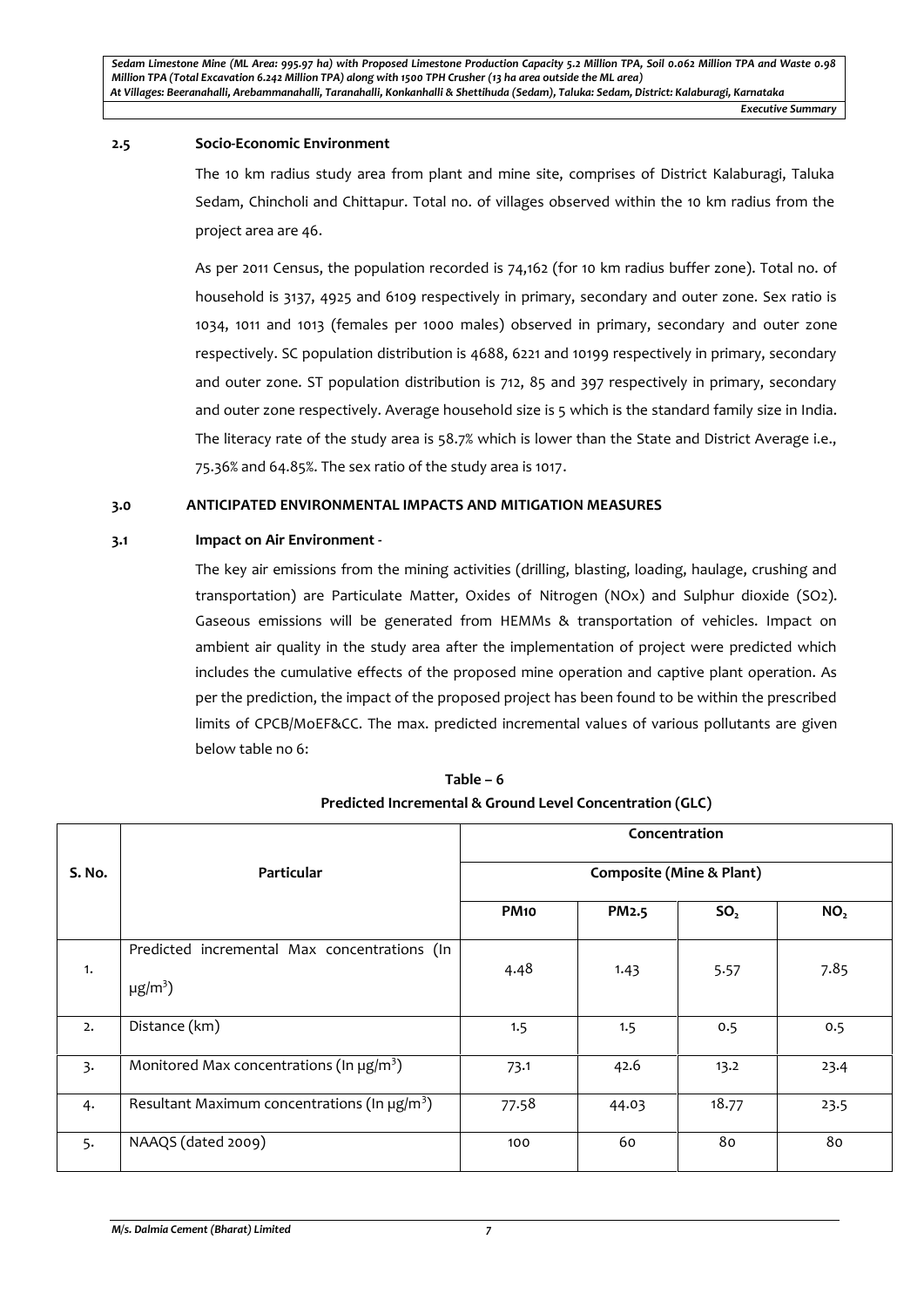## **3.2 Mitigation measures and suggested EMP:**

- $\triangleright$  Wet drilling is proposed to prevent dust from being air borne.
- $\triangleright$  Controlled blasting with optimum use of explosive will help in reducing the air pollution. Rock breaker will be used in place of secondary blasting. Avoiding blasting during high wind periods where the fine dust is carried away easily affecting the ambient air quality.
- $\triangleright$  Haul roads & loading & unloading areas will be regularly sprayed with water.
- $\triangleright$  Provision of Bag filters and automatic water spray system at crusher.
- $\triangleright$  Crushed limestone will be transported to interlinked cement plant via covered conveyor belt.
- $\triangleright$  PUC certified vehicles will be used and Regular maintenance of HEMMs & transportation vehicles will be done.
- $\triangleright$  Personal protective equipments and training on safety and environmental parameters will be provided to employees.
- $\triangleright$  Development of green belt/plantation around mine boundary, roads and other places will be carried out to control the air pollution.
- $\triangleright$  Periodic air quality monitoring will be carried out.

#### **3.3 Impact on Water Environment and Mitigation measures with EMP**-

The limestone and associated rocks do not contain any toxic substance so that there will not be any adverse on ground water quality. As the mining progresses in depth, it is likely that there will be seepage along with probability of ground water intersection. However, prior permission will be taken from CGWA before intersection of ground water, if any and required measures will be adopted. Therefore, no adverse impact on water quality is envisaged due to the proposed mining project and entire seepage will be duly utilized for various conjunctive purposes. Periodical monitoring of ground water quality will be carried out.

Seasonal Nallahs flowing through the lease area, are not proposed to be disturbed till conceptual stage and statutory safety barrier of 50m will be left. Hence, any major impact on the drainage of the area is not envisaged.

#### **Storm Water: Surface Runoff may carry sediments & silts to natural water bodies**

- $\triangleright$  Retaining Wall & Garland drains will be constructed around the working mine pits and waste dump to channelize rain water flowing into working mine pit.
- $\triangleright$  Catch drains and siltation ponds will also be constructed within mine lease to check flow of surface runoff as well as to prevent siltation of natural courses.
- $\triangleright$  The rainwater falling directly into the mine pits will be stored and used for plantation & dust suppression.

# **Waste Water: Waste water will be generated from Workshop as well as Mine Office.**

- No waste water will be discharged outside lease boundary.
- $\triangleright$  Waste water (4 KLD) generated from workshop will be treated using Oil–Water separator and treated water will be used in dust suppression& Vehicle Washing.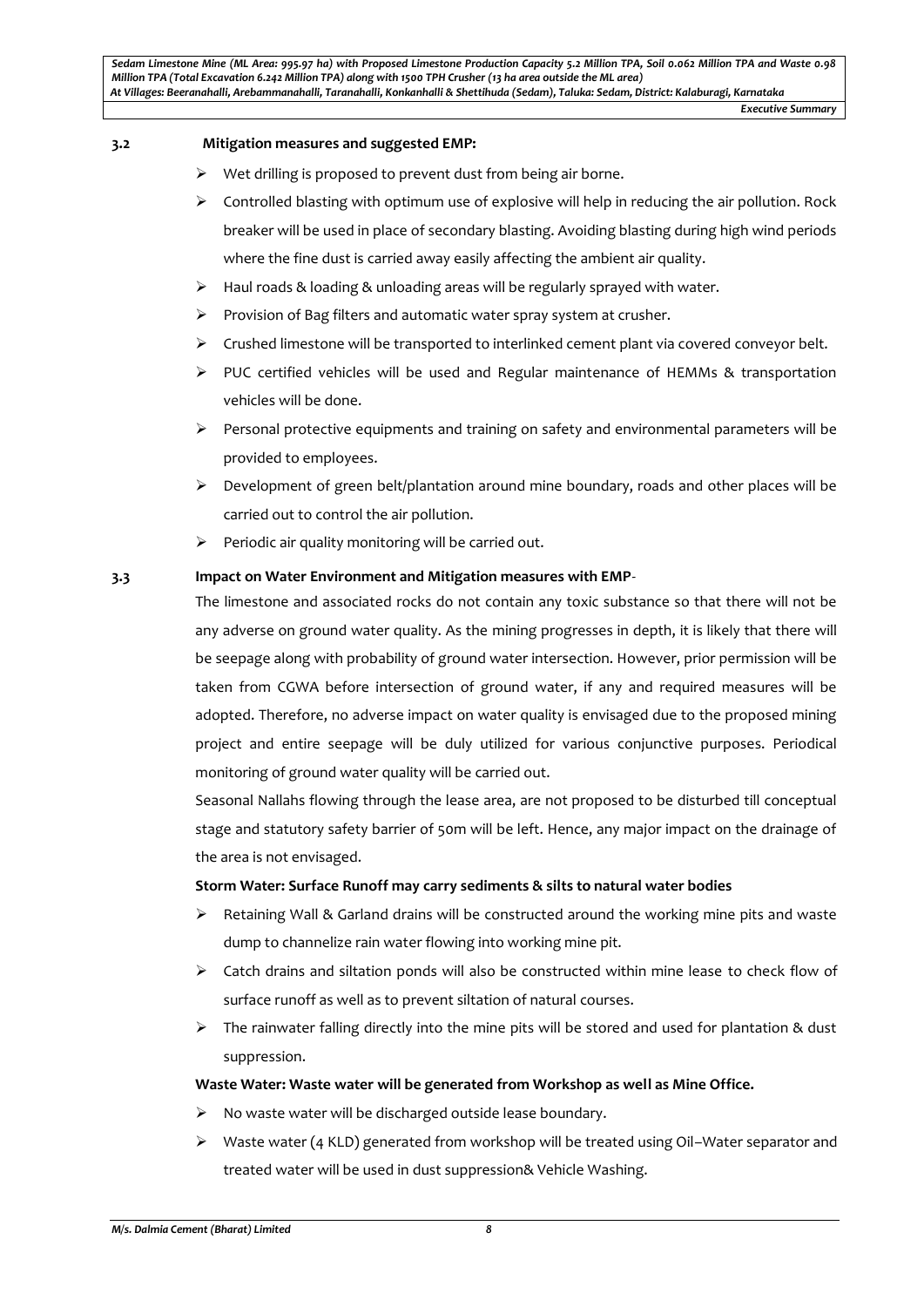$\triangleright$  Domestic waste water (4 KLD) generated from mine office will be treated in modular STP of capacity 7 KLD and treated waste water will be used for plantation.

# **3.4 Impact of Noise & Vibration and Mitigation measures with EMP-**

Noise will be generated from various mining activities as well as vehicular movements. In order to mitigate, following EMP is proposed:

- $\triangleright$  Use of sharp drill bits to achieve optimum drilling performance and to reduce noise generation at source.
- $\triangleright$  Noise& vibration generated from blasting will be for a very short duration and localized. However, Controlled Blasting will be done in accordance with standards prescribed by DGMS. Blasting will be conducted using ANFO and high explosives. NONEL shall be used to control ground vibration, noise and fly rocks.
- $\triangleright$  Explosives charge per hole and per delay will be maintained as per DGMS guidelines and vibration study.
- $\triangleright$  Blasting will be carried out during day time only and Rock breaker will be used to avoid the secondary blasting.
- $\triangleright$  Adequate silencers in HEMM will be provided to reduce generation of noise.
- $\triangleright$  Proper maintenance, oiling and greasing of machines at regular intervals will be done to reduce generation of noise.
- $\triangleright$  Proper mitigation measures i.e. insulators will be provided in the crusher to control the noise pollution.
- $\triangleright$  All employees will be provided with protective equipment, earmuffs and earplugs as a protective measure from the high noise level generated at the mine site and wherever required.
- $\triangleright$  Planting of trees will be done along the mining lease boundary which will confine the noise within mine boundary.
- Monitoring of noise and blast vibration will be carried out and record will be maintained.

# **3.5 Impact on Land Environment and Mitigation measures with EMP–**

The land use of the lease area will alter due to mining activities such as formation of pits, temporary dumps, built up areas of office, workshop, crusher, greenbelt, water reservoir etc.

- $\triangleright$  There are existing roads passing through the lease area. Both village roads are not proposed to be disturbed; 50m statutory safety barrier will be left.
- $\triangleright$  Electric lines, passing through the lease area, are not proposed to be disturbed and 50m statutory safety barrier will be left. However, in future the same may be diverted after obtaining necessary permission from the Competent Authority.
- $\triangleright$  Seasonal nallahs flowing through the lease area are not proposed to be disturbed and statutory safety barrier of 50m will be left.
- $\triangleright$  The current land use of the ML area is predominantly rain fed agriculture. Apart from undertaking mining developmental activities, it is proposed to develop greenbelt/plantation

*Executive Summary*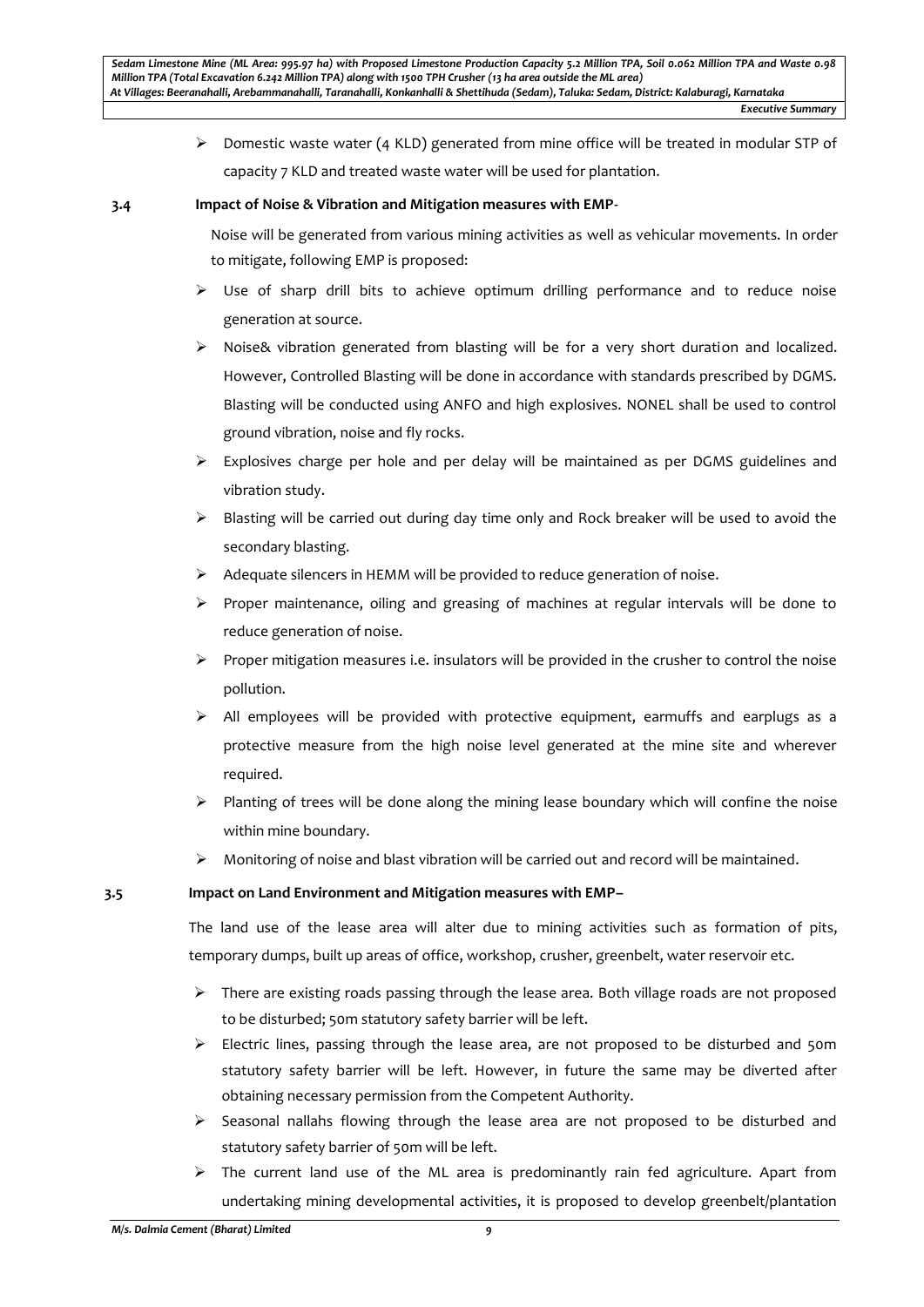over an area of 15 ha in the first plan period which will be gradually increased to 198.52 ha at conceptual stage. This will not only help in confining the dispersal of dust & noise within the ML area but also will have positive impacts on overall environment of the area.

 $\triangleright$  Apart from development of greenbelt, excavated pits will be converted into water reservoir which will not only help in recharging the ground water but also will be put to community use. As the area is dry and agriculture is rain fed, the community may benefit from the development of reservoir.

#### **3.6 Post Mining Land Use Pattern -**

As per the Approved Mining Plan along with Progressive Mine Closure Plan, out of the total ML area (995.97 ha) 456.72 ha will be utilized and rest 539.25 ha will remain unutilized. An area of 255.50 ha will be used for mining out of which an area of 185.10 ha at the bottom will be left as water reservoir and the rest 70.40 ha will be left as worked out benches. An area of 2.70 ha will be used for roads and 198.52 ha for green belt along safety zone and ML area periphery.

Since the limestone beds likely to continue further from the proposed UPL of 30 m, concurrent reclamation is not feasible. No backfilling is proposed, since the bottom of limestone is not yet proved at certain places. The company has proposed core drilling to prove the bottom of the limestone/UPL and also in the unexplored areas during the plan period.

Total excavated area as per present approved mining plan is 255.50 ha considering in G1 and G2 exploration only as per IBM guidelines for preparations of Mining Plan. Detailed exploration is proposed to be carried out during the present plan period itself in the unexplored area. Therefore, to carry out the impact assessment, the entire constraint free mineralized area i.e. 778.88 ha within the granted area, is considered for excavation based on trends of geology & lithology of the area.

| S. No.                            | Head                                           | <b>Existing land</b><br>use (Ha) | At the end of the<br>Plan period (Ha) | Conceptual period up to<br>the life of the mine (Ha) |
|-----------------------------------|------------------------------------------------|----------------------------------|---------------------------------------|------------------------------------------------------|
| $\mathbf{A}$                      | <b>Within Mining Lease Area</b>                |                                  |                                       |                                                      |
| 1                                 | Area of excavation                             | Nil                              | 20.36                                 | 778.88                                               |
| $\overline{2}$                    | Storage of top soil                            | Nil                              | 1.54                                  | Nil                                                  |
| 3                                 | Infrastructure *                               | Nil                              | Nil                                   | Nil                                                  |
| 4                                 | Roads                                          | 1.33                             | 2.70                                  | 2.70                                                 |
| 5                                 | Green belt/Plantation                          | Nil                              | 15.00                                 | 198.52                                               |
| 6                                 | <b>Undisturbed Area/ Future</b><br>Exploration | 994.64                           | 956.37                                | 15.87                                                |
| <b>Total area of Mining lease</b> |                                                | 995.97                           | 995.97                                | 995.97                                               |
| B                                 | <b>Outside Mining Lease Area</b>               |                                  |                                       |                                                      |
| 1                                 | Crusher & other infrastructure                 | Nil                              | 13                                    | 13                                                   |
| $\overline{2}$                    | Undisturbed Land                               | 13                               | $\mathsf{o}$                          | o                                                    |
|                                   | <b>Total Land</b>                              | 1008.97                          | 1008.97                               | 1008.97                                              |

**Table – 7 Stage Wise Land Use Details**

*Source- Approved Mining Plan & Pre-feasibility Report*

*M/s. Dalmia Cement (Bharat) Limited 10*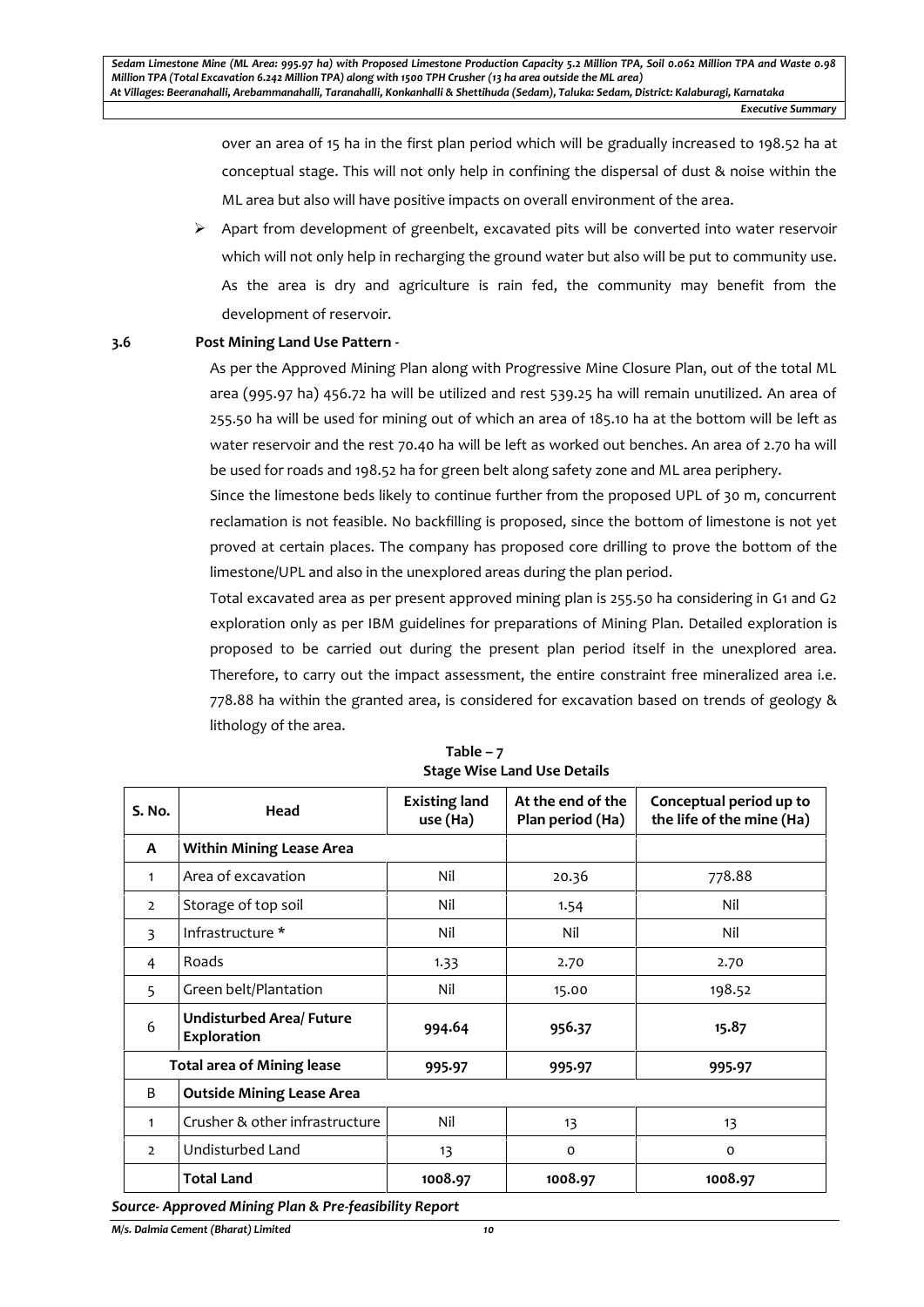## **3.7 Waste Management and Mitigation measures with EMP–**

- $\triangleright$  Total quantity of soil and waste generated up to conceptual stage is about 0.513 Million tonnes and about 9.92 Million tonnes respectively.
- $\triangleright$  As the entire area is potentially mineralized, hence topsoil will be stacked and dumped temporarily on mineralized area. The temporary topsoil stack will be removed and utilized before the mining is carried out in that location. Topsoil will be used for afforestation in future.
- $\triangleright$  Overburden generated will be used for bund formation along various safety zones like, Road, Nallah, HT line & village. No backfilling is proposed during the present plan period as well as during conceptual plan period too, since the bottom of limestone is not yet proved at certain places. The company has proposed core drilling to prove the bottom of the limestone/UPL and also in the unexplored areas. Hence, total mined out area is proposed to be converted as water reservoir. The water body will help in improving the water table in the adjoining areas.

# **3.8 Green Belt Development & Plantation –**

- $\triangleright$  About 198.52 ha land is proposed to be covered under green belt/plantation in phases till conceptual stage. It is estimated about 3,97,040 trees with a density of 2000 trees / ha will be planted.
- $\triangleright$  About Rs. 25 lakh have been earmarked for nursery. About Rs. 7.94 Crore have been earmarked for greenbelt & plantation till the end of life of mine @ Rs 200/sapling (including plantation and maintenance cost). The budget includes the cost of Saplings, Watering facilities, Labour Charge, Organic manure, Bio-fertilizers, Maintenance, fencing etc., which may vary in due course of time.
- $\triangleright$  Greenbelt in 7.5m safety barrier along the ML boundary: 11 ha
- $\triangleright$  Plantation in different safety zones (50 m):
	- o Nallah: 25.5 ha
	- o Electric lines: 32.0 ha
	- o Roads: 19 ha and
	- o Village (area falling in ML from 500m from the nearest habitation): 111.02 ha

Local and fruit bearing species will be planted after consultation with local forest officer and as per CPCB Guideline.

# **4.0 POST PROJECT ENVIRONMENTAL MONITORING PROGRAMME**

Details of the environmental monitoring schedule / frequency, which will be undertaken for various environmental components, as per conditions of EC / CTE / CFO are given below table no 8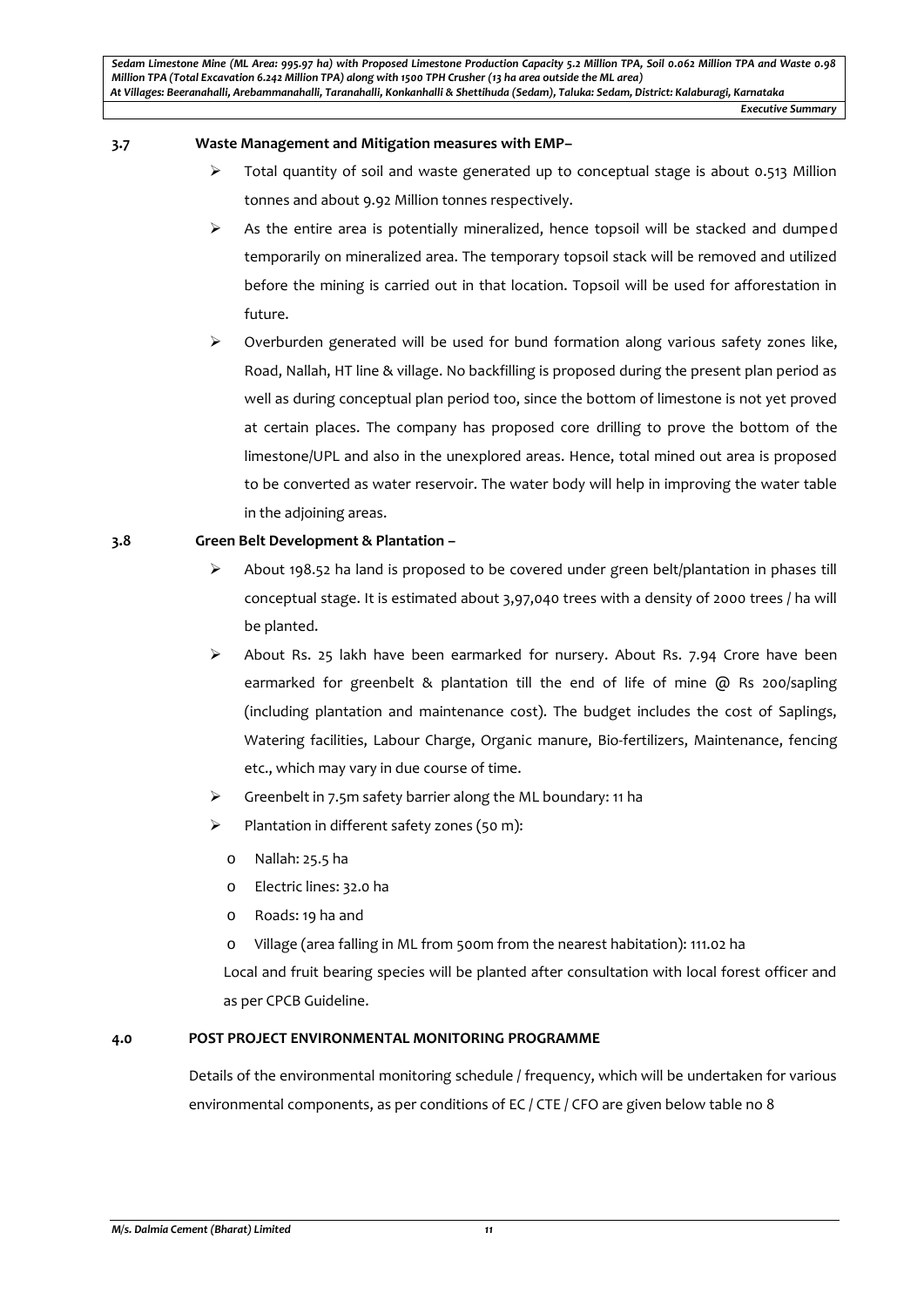## **Table 8**

# **Post Project Monitoring**

| S. No. | <b>DESCRIPTION</b>          | <b>FREQUENCY OF MONITORING</b>            |
|--------|-----------------------------|-------------------------------------------|
| 1.     | Ambient Air Quality         | Twice a week (Manually) and Online CAAQMS |
| 2.     | Water Quality & Level       | Quarterly                                 |
| 3.     | Noise Level Monitoring      | Quarterly                                 |
| 4.     | <b>Vibration Monitoring</b> | On every blast                            |
| 5.     | <b>Stack Monitoring</b>     | Monthly                                   |
| 6.     | Soil Monitoring             | <b>Half Yearly</b>                        |

## **5.0 ADDITIONAL STUDIES**

Risk Assessment & detailed R&R has been prepared and documents being submitted to Public Consultation (Public Hearing). Issues raised during the Public Hearing will be addressed in EMP as per OM dated 30<sup>th</sup> Sept., 2020 & OM dated 20<sup>th</sup> Oct., 2020.

Total mining lease area is 995.97 ha, out of which 984.82 ha is Private land and 11.15 Ha is Government land which spreads in 5 villages namely Beeranahalli, Arebammanahalli, Taranahalli, Konkanhalli and Shettihuda (Sedam). Land is being/will be purchased in transparent manner from land holders at mutually agreeable rates and payment terms.

## **6.0 PROJECT BENEFITS**

- $\triangleright$  Employment: There will be generation of direct employment opportunities in the region. Preference will be given to the local people as per their eligibility. Further, there would be many indirect employment opportunities to many more people due to the proposed project in the form of contractual jobs/works, service facilities, horticulture, housekeeping, building maintenance, rental vehicles and utility stores etc.
- $\triangleright$  The project activity will help in meeting the growing demand of cement & hence help in the economic growth of the country. The mine shall be contributing around Rs. 46.592 Cr/year to the State & Central Govt. exchequer by way of mining revenue (Royalty, DMF, NMET etc.) after ML is executed & mine is operated at proposed capacity.
- As per OM dated 30<sup>th</sup> Sept., 2020, & OM dated 20<sup>th</sup> Oct., 2020 Socio-Economic Developmental activities will be formulated on the basis of the issues raised during Public hearing which will be addressed in EMP & implemented in a time bound manner with the start of the mining activities.

# **7.0 ENVIRONMENT MANAGEMENT PLAN**

The suggested mitigation measures along with Environment Management Plan are elaborated above in section 3 along with impacts.

#### **8.0 CONCLUSION**

The EIA/ EMP study was prepared with compliance of ToR issued by MoEF&CC. Baseline data of land, air, water, noise, biological and socio-economic environment was duly assessed by conducting field investigation as well as by having an access to the available secondary